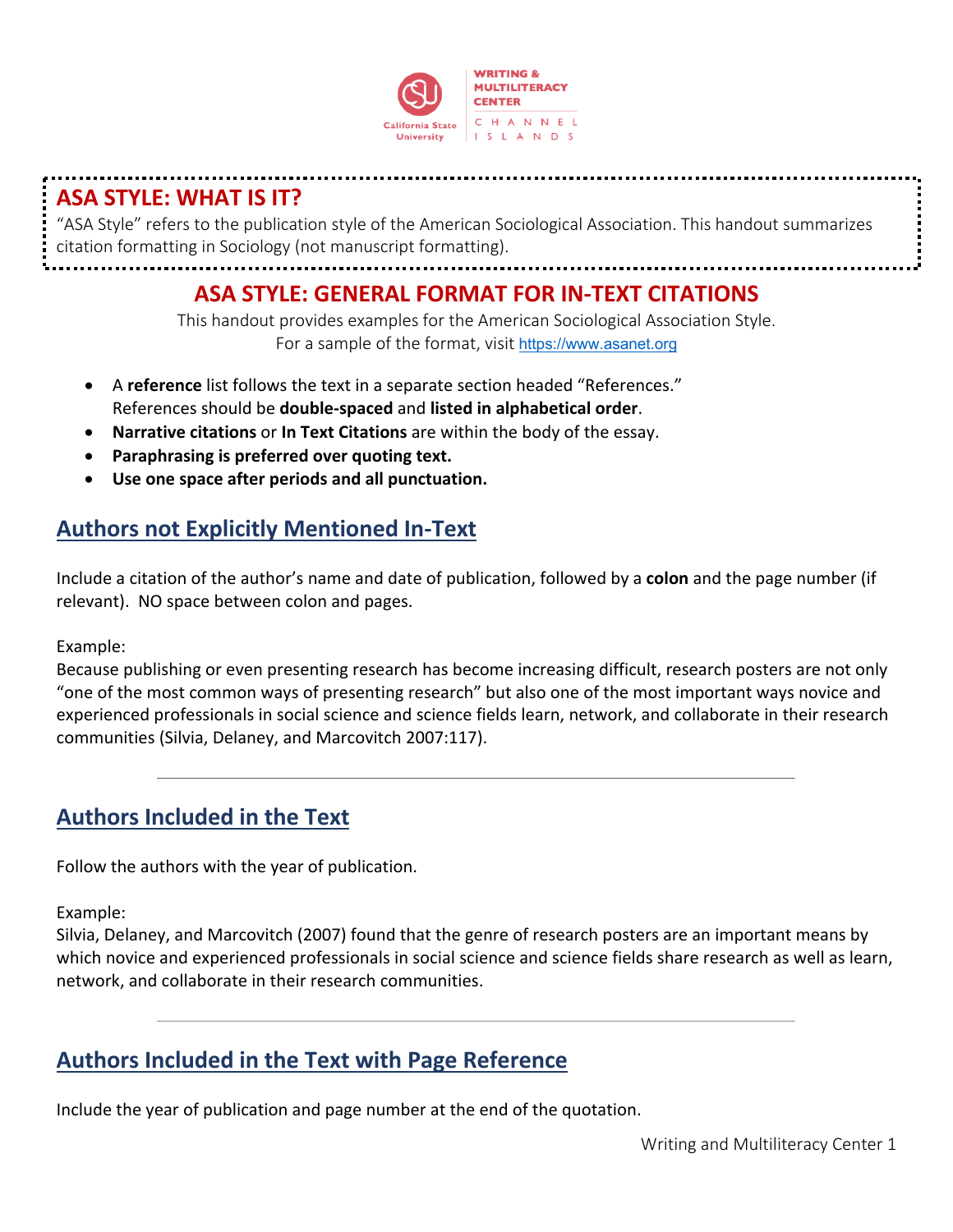Example:

Silvia, Delaney, and Marcovitch (2007:117) found that research posters are not only "one of the most common ways of presenting research" but also one of the most important ways novice and experienced professionals in social science and science fields learn, network, and collaborate in their research communities.

Note: **Always write out all authors in the reference list.** For in text citation, you can use "et al." after the first author, when you have four or more authors. For three authors, write out all the author's last names in the first text citation; then use the first author's last name and "et al."

## **Citing Numbers**

**Write out the word percent** in text, including parenthesis. **Use numerals with percent**.

• Example: In addition, black and Hispanic drivers were more likely to report being subjected to a physical search of the driver or having their vehicles searched (black, 7.1 percent; Hispanic, 10.1 percent; and white, 2.9 percent).

According to the ASA Style Guide,  $6^{th}$  edition: "In text citations and reference lists, ... page references should be eliding numbers using the following rules" (39).

- Use all digits for pages numbered less than 100 Example: 42-43, 92-98.
- For page ranges starting on pages numbered 100 or multiples of 100, use all digits: Example: 100-108, 1300-1325.

However:

• For page ranges starting on pages numbered 101 to 109, or 201 to 209 etc., **use the changed part only.**

| Correct      | <i>Incorrect</i> |
|--------------|------------------|
| pp. 364-65   | pp. 364-365      |
| pp. $209-10$ | pp. 209-210      |

• For page ranges starting on pages numbered 110-199, 210-299, etc., **use two digits unless more are needed to include all changed parts.**

| Correct      | <i><u><b>Incorrect</b></u></i> |
|--------------|--------------------------------|
| pp. 421-28   | pp. 421-428                    |
| pp. 596-628  | pp. 596-28                     |
| pp. 1301-25  | pp. 1301-1325                  |
| pp. 1151-59  | pp. 1151-1159                  |
| pp. 1394-414 | pp. 1394-1414                  |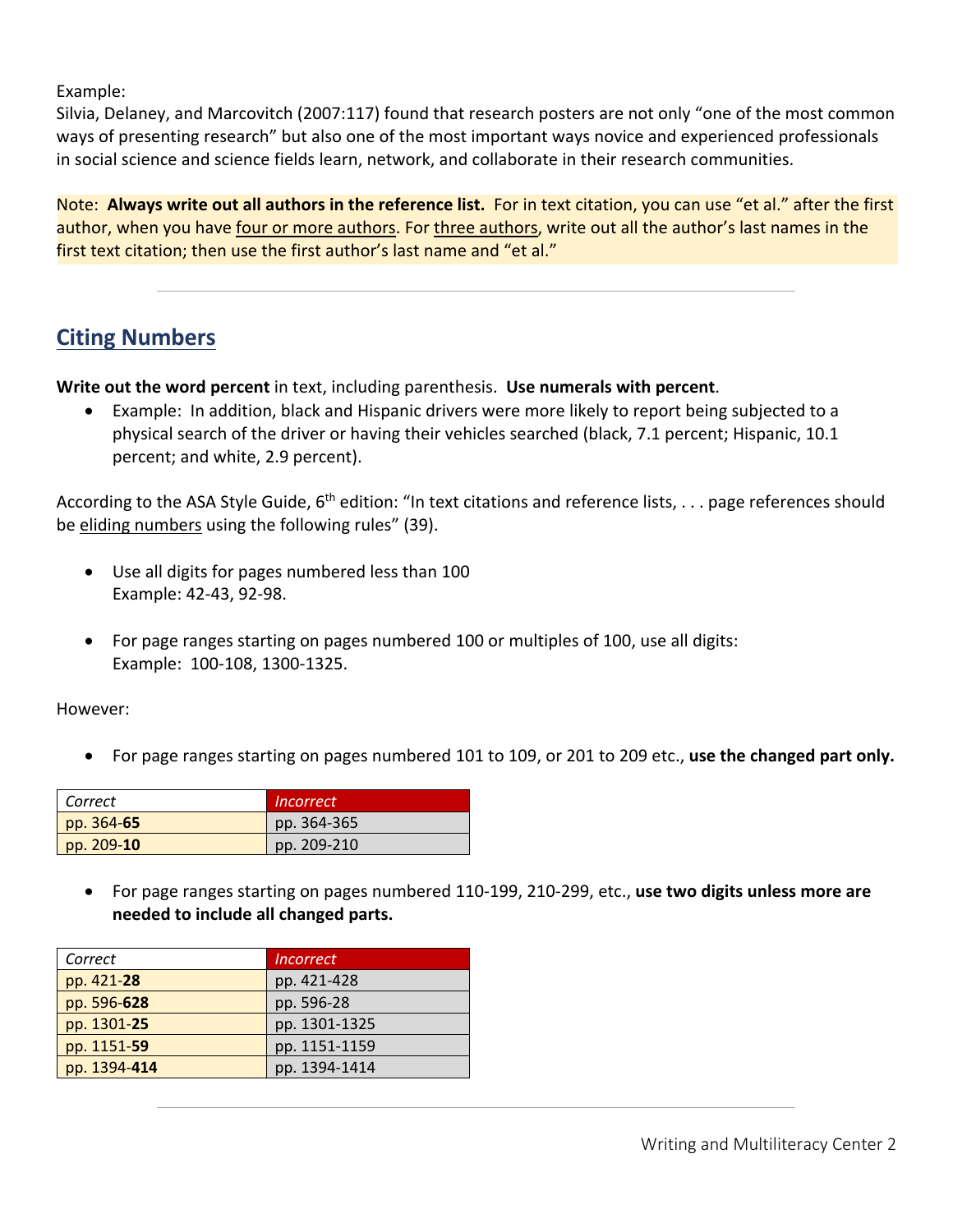## **ASA STYLE: GENERAL FORMAT FOR REFERENCES LIST**

### **Book and Edited Book**

Last Name, First Name. (include "ed." or "eds." if the editor is the focus). Year of Publication. "If Applicable Provide Title of Essays in Book Chapter: Capitalize Proper Nouns." *Italicized Title of Longer Works or Resource Such as Book Title.* Location: Publisher.

**Note**: When you have more than one author, the authors' names following the first author are not inverted.

Ngai, Mae M. 2004. *Impossible Subjects: Illegal Aliens and the Making of Modern America.* Princeton, NJ: Princeton University Press.

(Ngai 2004)

Lee, W.O. Grossman, David L., Kerry J. Kennedy, and Gregory P. Fairbrother, eds. 2004. *Citizenship Education in Asia and the Pacific: Concepts and Issues*. New York: Springer Scinece+Business Media.

(Lee et al. 2004:3)

## **Chapter in an Edited Volume**

Brown, Sandy, and Christy Getz. 2011. "Farmworker Food Insecurity and the Production of Hunger in California." Pp. 121-46 in *Cultivating Food Justice: Race, Class, and Sustainability*, edited by A.H. Alkon and J. Agyeman. Cambridge, MA: MIT Press.

(Brown and Getz 2011)

### **Multivolume Book**

- Last Name, First Name. (include "ed." or "eds." if the editor is the focus). Year of Publication. *Italicized Title of Series.* Vol. #, *Italicized Title of Volume.* Location: Publisher.
- Gulla, Bob, ed. 2006. *Greenwood Encyclopedia of the History of Rock.* Vol. 6, *The Grunge and Post-Grunge Years, 1991-2005.* Westport, CT: Greenwood Press.

(Gulla 2006)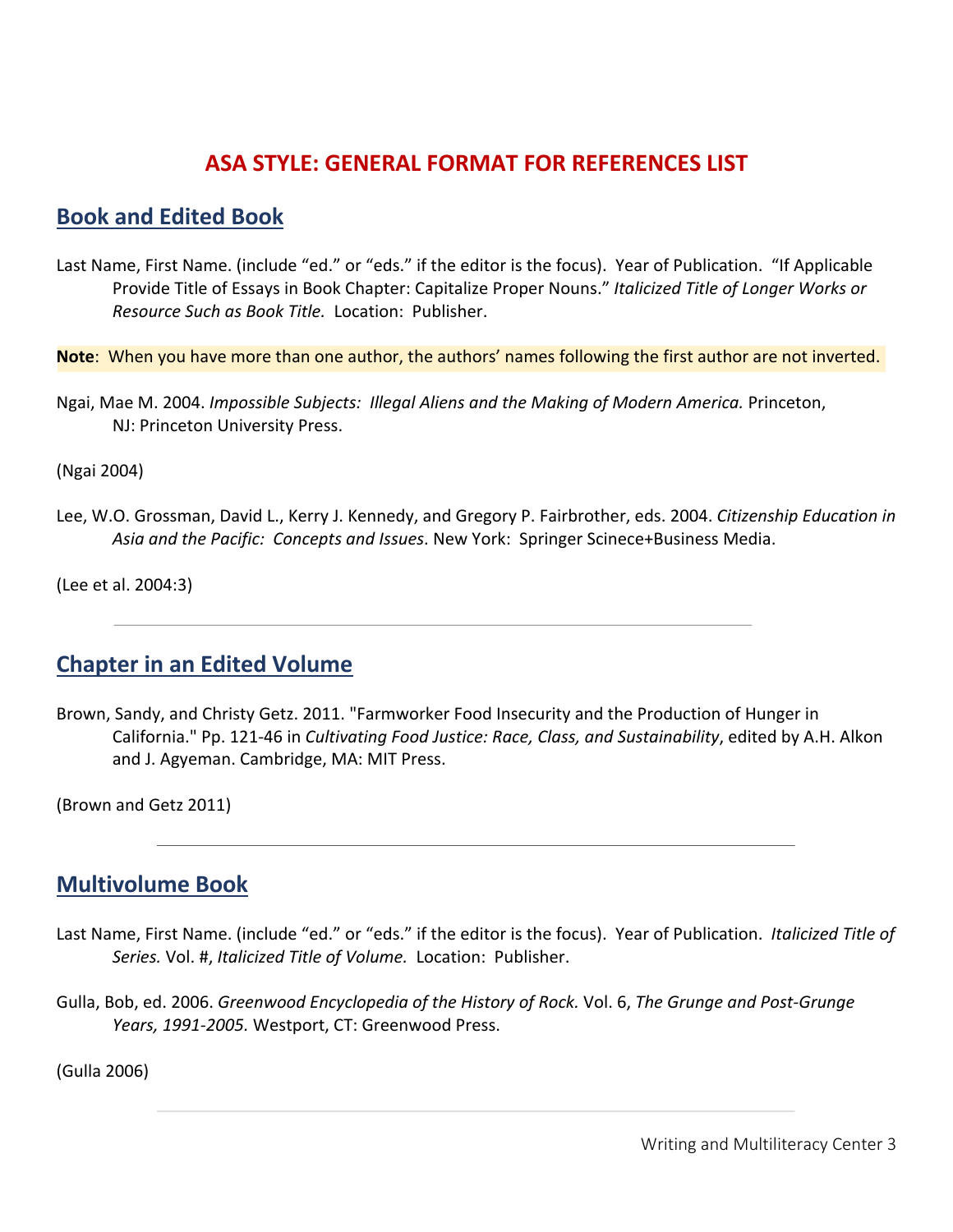# **Article in Print Journal or Online Journal**

Last Name, First Name. Year of publication. "Title of Article." *Italicized Title of Journal.* Volume number (issue number): page or pages. Accessed [date of access "only if no date of publication or date of revision can be determined" on the website, ASA  $6<sup>th</sup>$  edition, p. 87].

USE "DOI": If found on online journal, provide DOI if required by the publisher or your professor (some faculty may not require you to provide DOI so always ask). If you need to provide a link and there is no DOI, provide URL.

Notice:

- No space between volume and issue or between colon and page numbers.
- Comma after the first name for two authors in references.
- No period after retrieval date for URL addresses.
- Period follows URL or DOI. **No parenthesis with URL address (NEW with 6th edition!)**
- When DOI is included, it should be cut and pasted from the article.

Bergesen, Albert, and Max Herman. 1998. "Immigration, Race, and Riot: The 1992 Los Angeles Uprising." *American Sociological Review* 63(1):39-54. http://www.jstor.org/stable/2657476.

(Bergesen and Herman 1998)

Kalleberg, Arne L., Barbara F. Reskin, and Ken Hudson. 2000. "Bad Jobs in America: Standard and Nonstandard Employment Relations and Job Quality in the United States." *American Sociological Review* 65(2):256- 78. http://www.jstor.org/stable/2657440.

(Kalleberg, Reskin, and Hudson 2000:158)

DiLullo, Camille, Patricia McGee, and Richard M Kriebel. 2011. "Demystifying the Millennial Student: A Reassessment in Measures of Character and Engagement in Professional Education." *Anatomical Sciences Education* 4(4):214-26. doi: 10.1002/ase.240.

(DiLullo, McGee, and Kriebel 2011)

### **Article in Newspaper**

Vargas, Jose Antonio. 2011. "My Life as an Undocumented Immigrant." *The New York Times Magazine*, June 22. http://www.nytimes.com/2011/06/26/magazine/my-life-as-an-undocumentedimmigrant.html? r=0.

(Vargas 2011)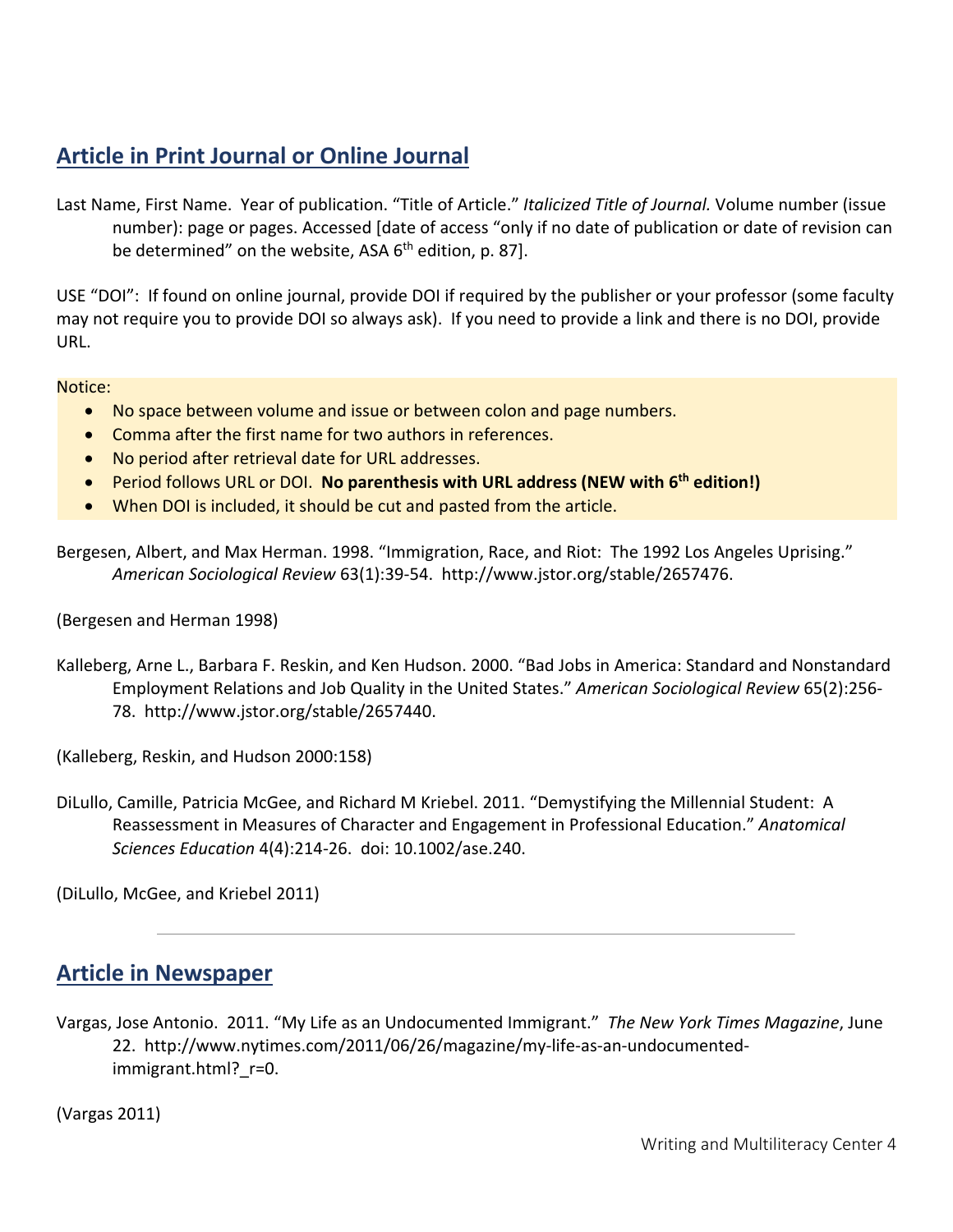#### **Other Resources**

According to ASA: "Traditionally, references include authorship, date of publication, title of publication, publisher location, as well as volume number and page numbers, if applicable. However, with webpages, this information is not always known, not easily identifiable, or not applicable."

With online resources in which **locations** are known (such as material from the American Sociological Association), the location is included. With the example of IBM (a corporation with multiple locations), the location is unknown and thus left out.

# **Other Resources: Document/Report from Website**

- Last Name, First Name (or name of organization if author is unknown). Year of Publication. "Title of Report or Article: Capitalize Proper Nouns." Sponsoring organization, if different from author. Publication month, day (if available). Location: Publisher (if any). Access date if no date of publication. URL.
- WERA (World Education Research Association). n.d. "About WERA." Accessed June 30, 2018. https://wera.site-ym.com/?AboutWERA.

(WERA n.d.)

American Sociological Association. 2006. "Status Committees." Washington, DC: American Sociological Association. http://www.asanet. org/cs/root/leftnav/committees/committees.

(ASA 2006)

IBM. 2007. "Education: Solutions and Open Technologies for K-12 Schools, Higher Education and Lifelong Learning." http://www-3.ibm.com/industries/education/ index.jsp?re=ibmhpdd.

(IBM 2007)

### **Other Resources: Public Documents**

- U.S. Bureau of Labor Statistics. 2011. *Labor Force Characteristics by Race and Ethnicity*, 2010. Report 1032*.*  https://www.bls.gov/cps/cpsrace2010.pdf.
- (U.S. Bureau of Labor Statistics 2011)